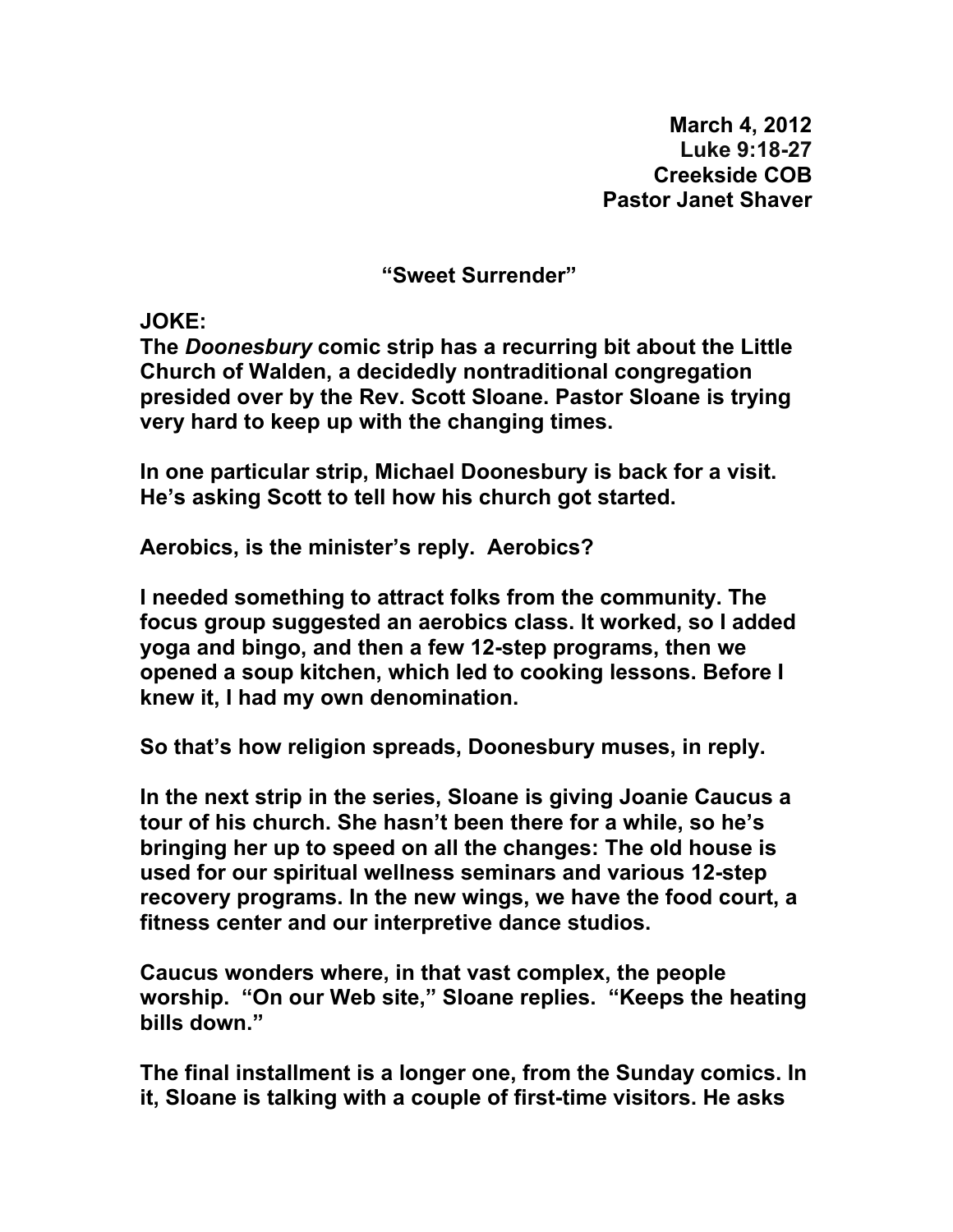**them what they're looking for, in a church.** 

**The husband replies with a question of his own: Well, what's your basic approach here, Reverend? Is it traditional gospel?** 

**In a way, I like to describe it as 12-step Christianity. Basically, I believe that we're all recovering sinners. My ministry is about surrendering, denying ourselves, spiritual growth, redemption. It's all in the brochure there.** 

**Wait a minute! says the husband, sounding suspicious. Denying ourselves, redemption doesn't that imply ... Guilt?** 

**Well, yes, I do rely on the occasional dis-incentive to keep the flock from going astray. Guilt's part of that.** 

**I dunno, says the husband, turning to his wife. There's so much negativity in the world as it is.** 

**That's right, she replies. We're looking for a church that's supportive, a place where we can feel good about ourselves. I'm not sure the guilt thing works for us.** 

**On the other hand, muses the husband, paging through the glossy brochure, you do offer racquetball.** 

**So do the Unitarians, honey, the wife shoots back. Let's shop around some more.** 

**Surrender – It is a word that generates not so good feelings.** 

## **SURRENDER**

**What do you think of when the word surrender comes to mind?** 

**Fly a White Flag – what does this mean to you? Raised Arms – what does this mean to you?**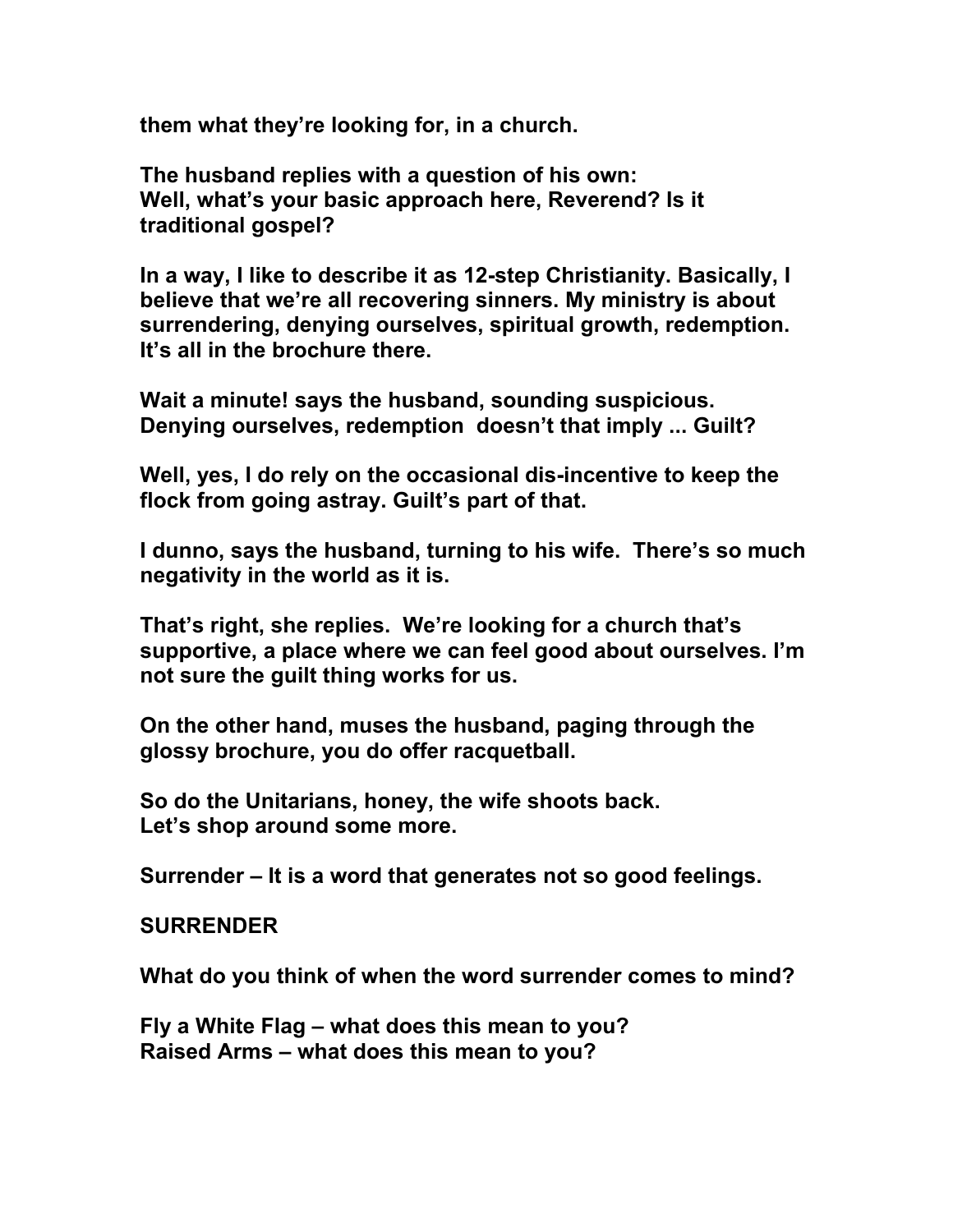**When we talk about surrender, we do not think of it as a good thing.** 

**We might see it as a sign of weakness or cowardice.** 

 **- giving up, yielding relinquishing, relinquishment** 

 **- surrender - a verbal act of admitting defeat** 

 **-To relinquish possession or control of to another because of demand or compulsion.** 

 **-To give up in favor of another.** 

 **-To give up or abandon:** *surrender all hope.*

 **-To give over or resign (oneself) to something, as to an emotion:** 

## **OUR VIEW POINT**

**The gist of the word is that we are giving something up or giving in to something or someone.** 

**That is not easy for us.** 

**The cultural place of surrender** 

- **I did it my way**
- **Pulling ourselves up by our boot straps**
- **We are independent especially on our Western Culture**

**That is why it is so hard to surrender ourselves to anything.** 

## **MOVE 2 – TERMS OF SURRENDER VERSE 23 – LET THEM DENY THEMSELVES PICK UP OUR CROSS DAILY**

**We deny ourselves – we surrender ourselves to Jesus . In practical terms for the Christian, it means dying to one's own desires and will in total submission to God to be, go, and do whatever He calls one to do.** 

**The Apostle Paul said, "I die daily." The more digestible term is "Letting Go and Letting** 

**Are you all familiar with the term "Let Go and Let God?"**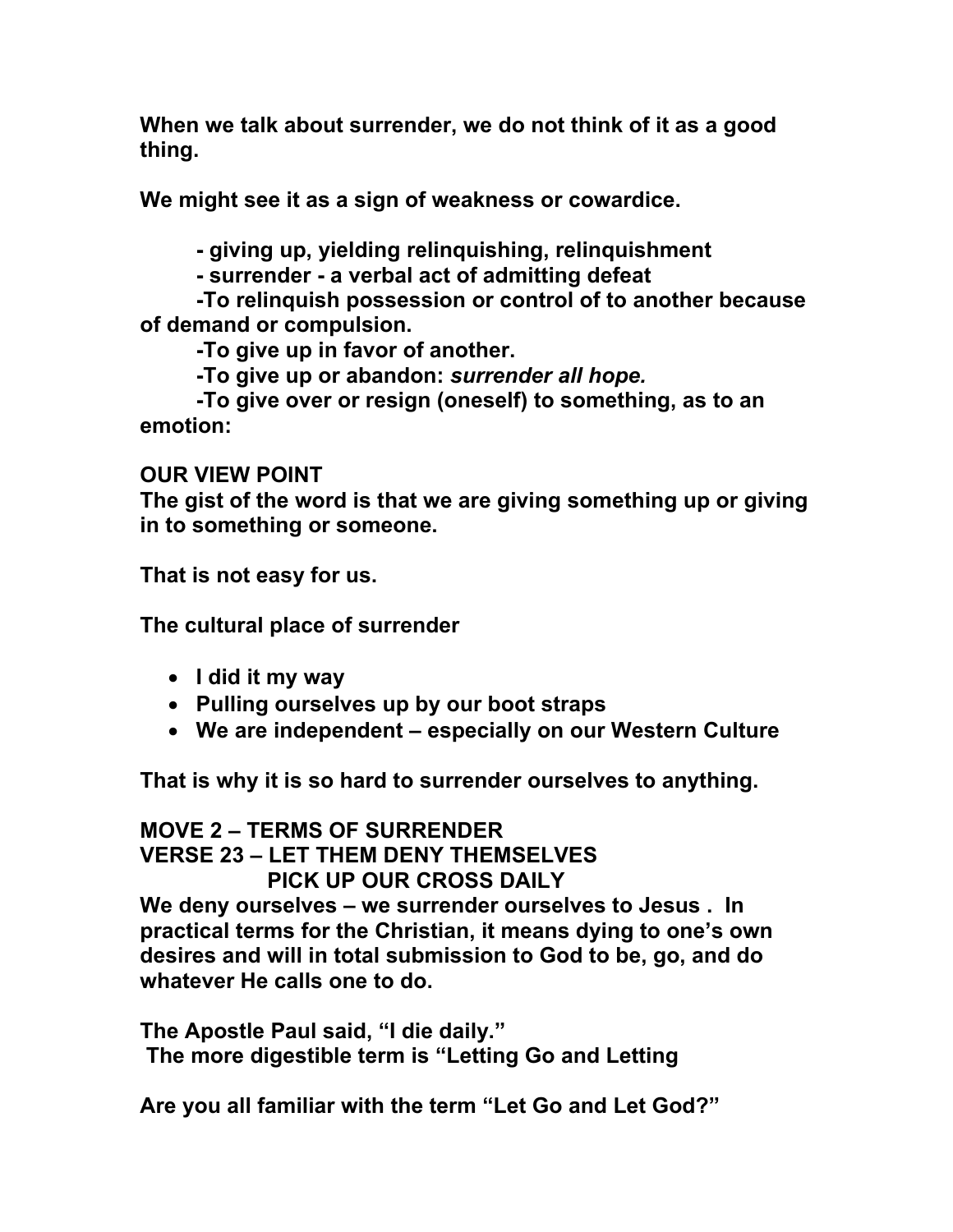**I want to try something with you.** 

**Close your eyes. Close your eyes and imagine in your closed fists – place in your fists - that thing you need to let go of or that thing you are having trouble letting go of…right now in your life. Maybe it's a painful event, a sadness, something that has hurt you. Maybe it's a person, a bad relationship, a loss, a fight – something you've wrestled with over and over in your mind and just can't figure out or come to grips with – you're just stuck. Hold on really tight…and now we're going to say – let go and let God – giving these things that we've been holding on to up to God – trusting that they are now in God's capable and loving hands and for a bit – we can rest without them. And as we say Let go and Let God let's open our hands – palms up to God.** 

**How is that? Is it gone? Maybe not?** 

**We have a hard time surrendering to God – to letting go of some things.** 

**We become attached to many things that make it hard to let go and let God. It's because we get attached. We get attached to people – people we love, people who are good for us – sometimes even people who aren't good for us.** 

**We get attached to things we have stored away in our attics or in our pole barns.** 

**We get attached to the past. Why can't things be like they were? I miss those old times.** 

**We get attached to old understandings and will not adhere to new ideas. I still like my paper calendar. I still like hand writing my journal. I still like writing letters and cards.** 

**We are attached to our way of thinking about God and about the things of God. We believe that we have the answers.**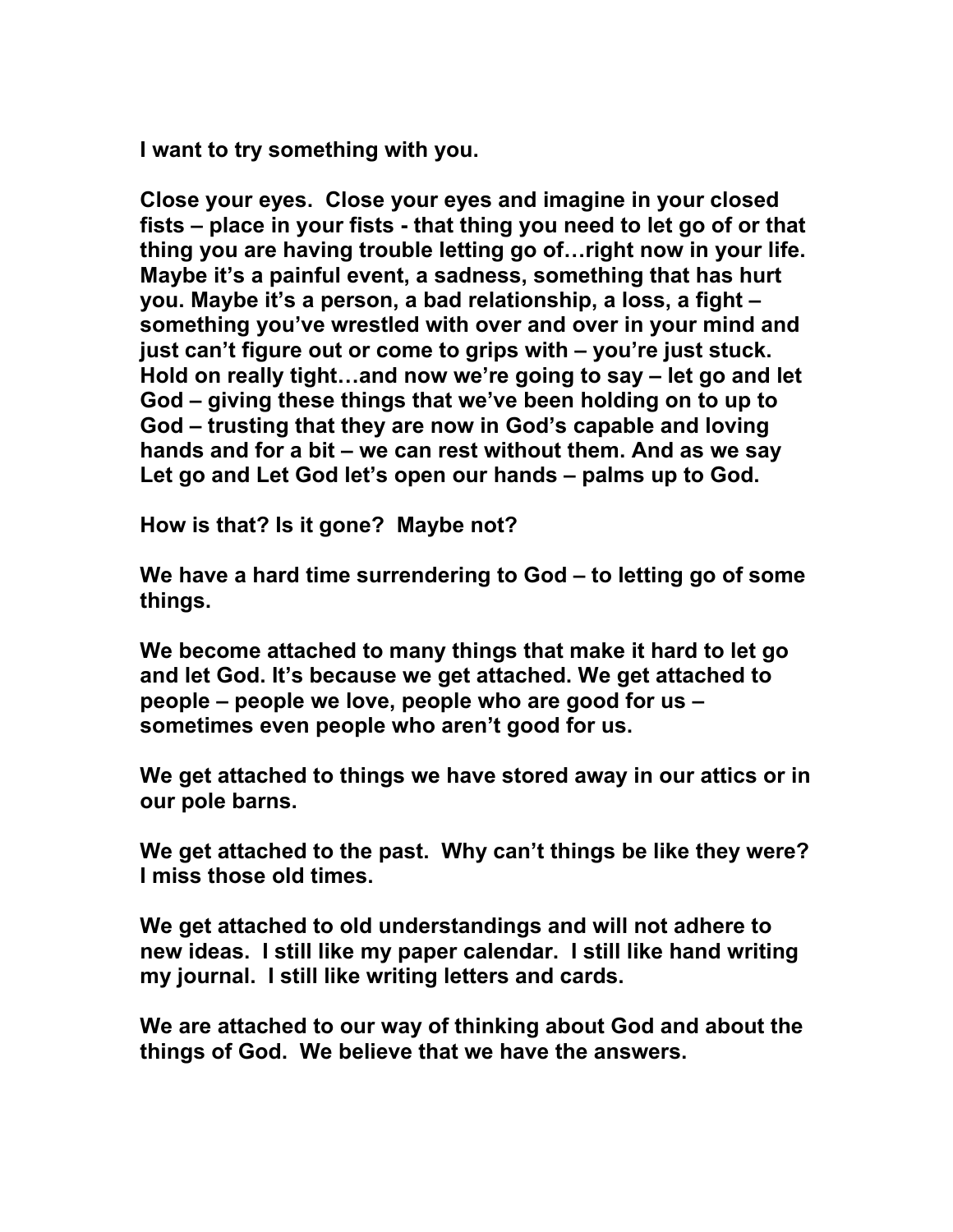**We get attached to places – those places we grew up, those places we go to on vacation year after year, to our homes.** 

**It reminds me of a couple I spoke to recently who grew up in OHIO and God moved them here. They came here believing that they would move back and they continued to hunt for jobs in their field in Ohio. They have been here ten years and still want to go back to Ohio but have surrendered their desires to God.** 

**This is where God has them. This is where they began something new and they love it here but still long to be home.** 

**We get attached to feelings. Good feelings – like the kind you get when exercise – or just take a breath and slow down. Or that feeling you get when you sit down to that first cup of coffee in the morning – or tea – those are good feelings and when we don't get them – we miss them.** 

**Sometimes get attached to bad feelings – sometimes we get stuck holding onto pain, the memory of being hurt. We hold onto anger – for far too long, we nurse grudges sometimes long after the object of our grudge is gone – because we're just used to it.** 

**You know Byrl is a West Virginian– home of the legendary feud between the Hatfields and McCoys. Does anyone know how it started? Let me tell you.** 

**The feud began in 1865 when one of the McCoy's was allegedly killed by one of the Hatfields because he joined the Union Army during the Civil War. What followed is the stuff legends are made of - revenge, violence, accusations, shady dealings, affairs more murders. The feud officially ended when both families agreed to stop fighting in 1891 and in 2003 they signed an official peace treaty to show people they actually got along now. And I bet many do – but in the hills and hollows of Appalachia they say the grudges still remain. You watch what you say when you're in that part of the country.** 

**Families have feuds - not all are as drastic as the Hatfields and McCoys but we've all heard of siblings who haven't talked in**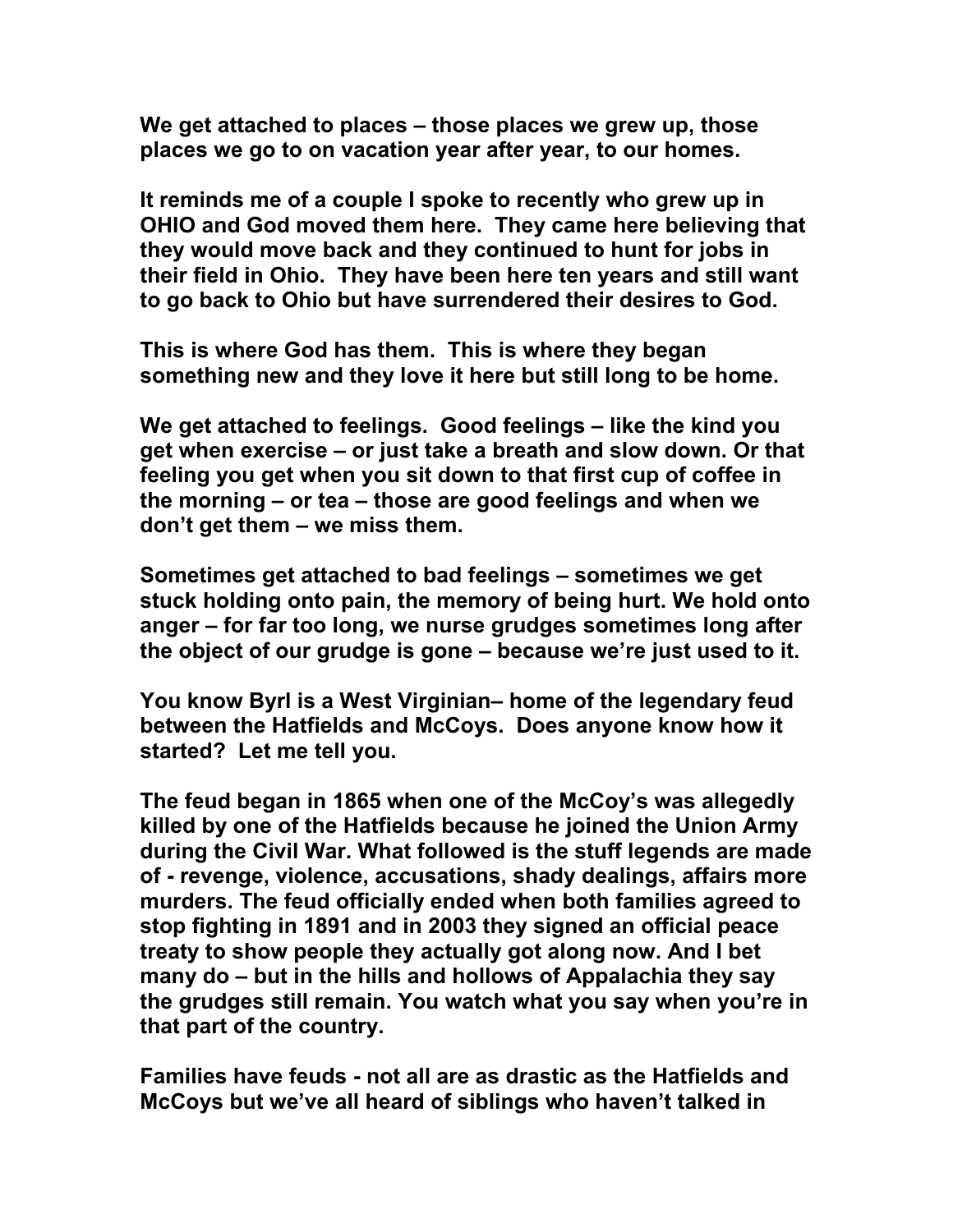**years – even those who can't remember why they're not talking in the first place.** 

*Even churches have feuds. There's a story about this one church where the pastor and the choir director started fighting. A parishioner who was there says it happened like this:* 

*One week our preacher preached on commitment, and how we should dedicate ourselves to service. The director then led the choir in singing, 'I Shall Not Be Moved.'* 

*The next Sunday, the preacher preached on giving and how we should gladly give to the work of the Lord. The choir director then led the song, 'Jesus Paid It All.'* 

*The next Sunday, the preacher preached on gossiping and how we should watch our tongues. The hymn was 'I Love To Tell The Story.'* 

*The preacher became disgusted over the situation, and the next Sunday he told the congregation he was considering resigning. The choir then sang 'Oh, Why Not Tonight.'* 

*When the preacher resigned the next week, he told the church that Jesus had led him there and Jesus was taking him away. The choir then sang, 'What A Friend We Have in Jesus.* 

**Attached to these feelings – they belong to us. Our ways of thinking and feeling belong to us.** 

**And there is something about our way being right – being good that makes it hard to "Let it go and let God."** 

**Richard Rohr quote He says it has everything to do with the "center and the circumference."** 

**Rohr says that we spend more time on the edge of the world and les time in the center. He says that we live in a material world in**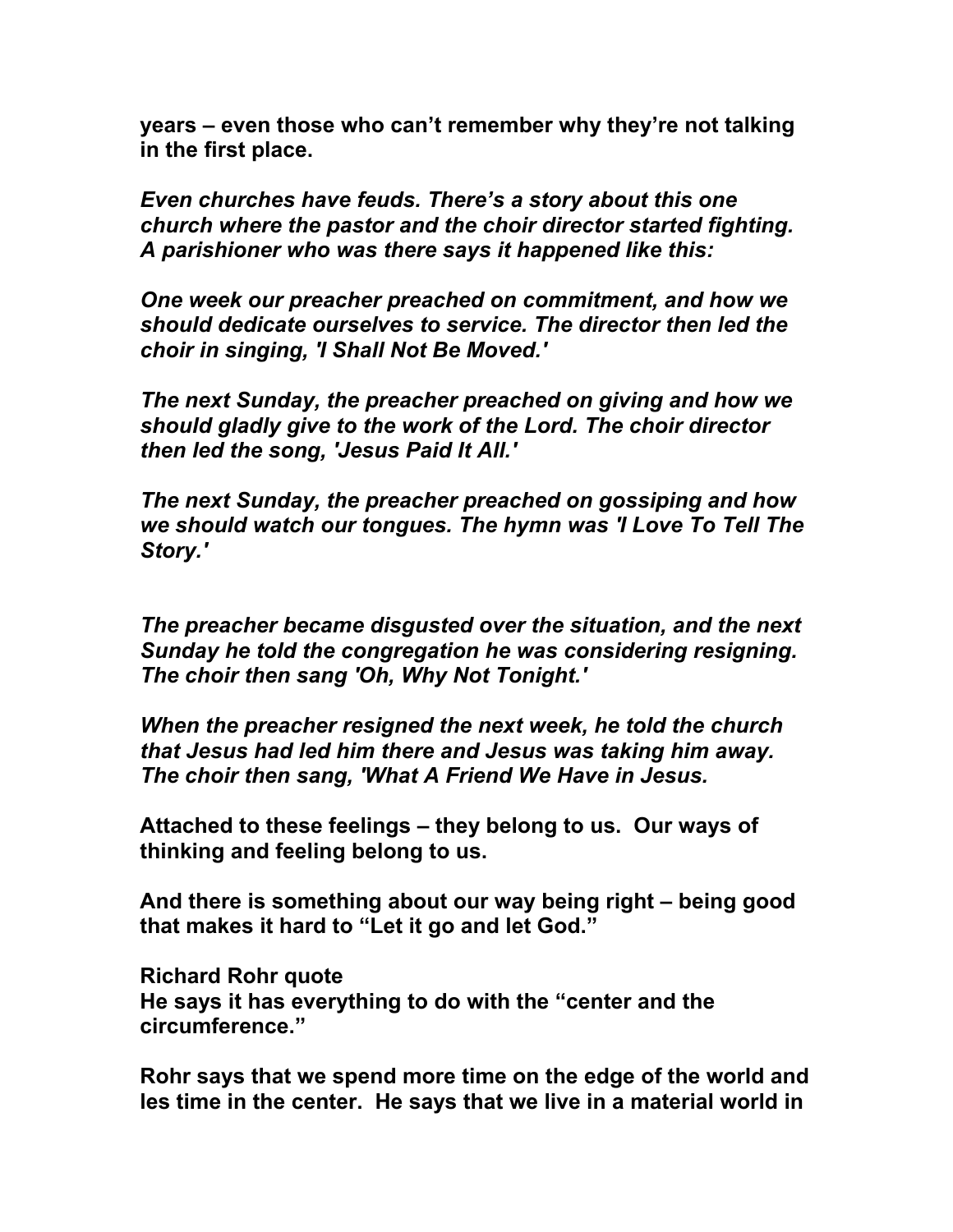**a culture of affluence which only rewards the outer self. Rohr says we spend more time in that circumference than we do in our center where God we will find a deeper relationship with God.** 

**He says our center place where we dwell with God weakens it can not withstand the pressures of the world. Rohr is saying that we spend so much time in the circumference instead of the center where God is we have a hard time discerning the things of God.** 

**We spend so much time in our business, our career track, our technology even our families that the less time we spend with God the more that the center can't hold. We get confused between what the ego desires and God's desires. We get mixed up.** 

**That is why we hang onto the ego. It is part of the circumference. That is why we have a hard time letting go.** 

**Ego tells us – we want what we want** 

**A pastor tells a story about his dad who did not like his call into the seminary. He writes. I can well remember when I made the decision to attend Dallas Theological Seminary. I had been raised on a small cattle ranch in East Texas and had a degree in animal husbandry from Texas A&M University. Through my experience on the ranch and my studies at A&M, I was fairly well prepared to manage a cattle ranch. After graduation, I was offered an excellent job working for a large feed company in our area while managing a large ranch. But God had also been at work in my heart and I had become convinced that God's will for my life was to prepare for the pastorate (shepherding sheep rather than herding cattle) through attending seminary.** 

**My father thought I had lost my mind! He claimed I would be wasting my life, my education at Texas A&M, and did his best to dissuade me. He was ashamed of the fact I would be going to seminary rather than taking a job in the market place. Ironically, I was also offered a position with a pharmaceutical company in**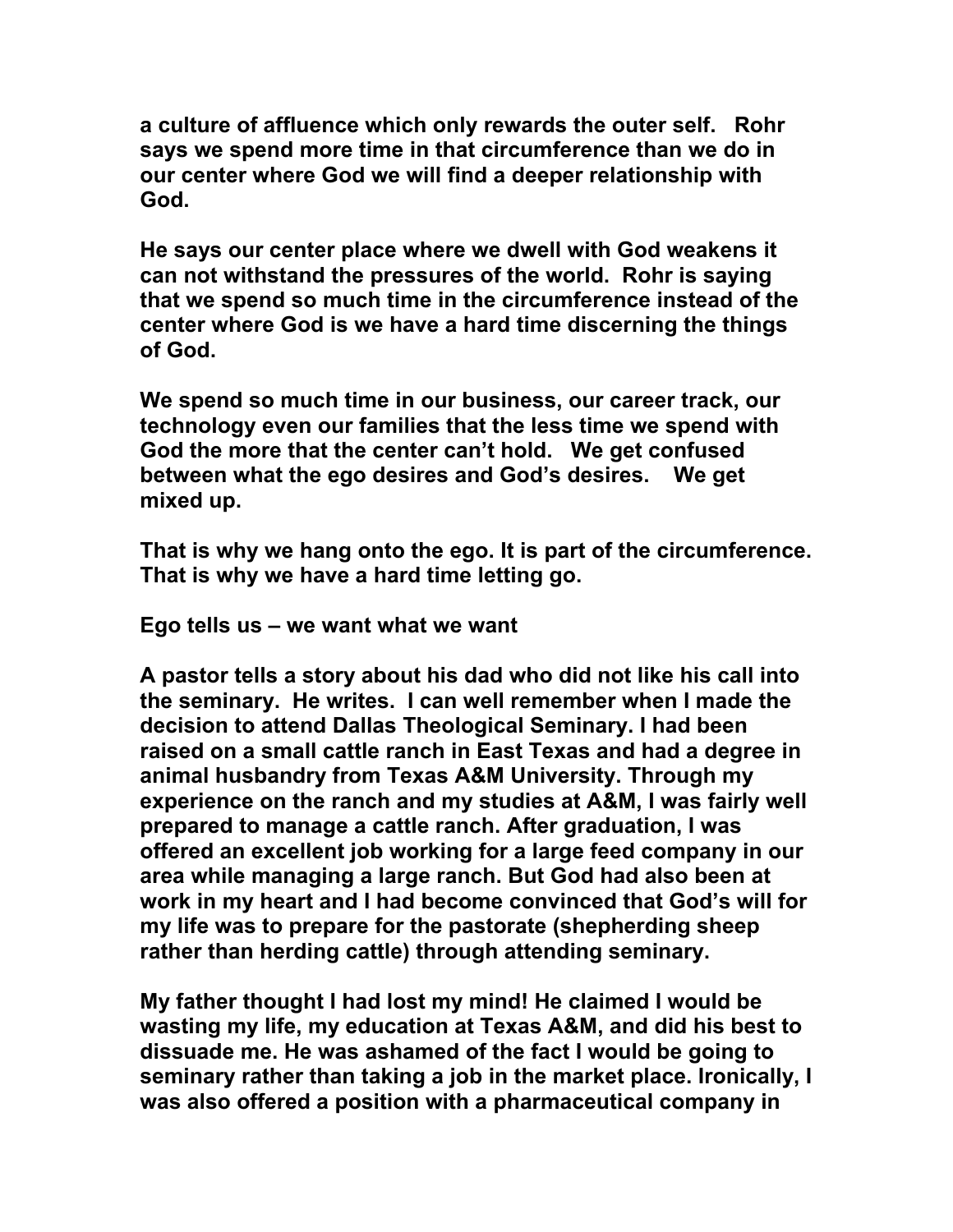**the Pacific Northwest, and this would have been okay in my dad's eyes because this job was with a well-know company and came with an excellent compensation package. I would not have been using my training in cattle and pasture management, but that didn't seem to matter. Though his attitude changed before I finished seminary and my dad became very supportive, at first, before God had worked in his heart, my dad was simply not willing to see his son go into full-time ministry. To him this was a sacrifice he was not readily willing to make.** 

**The father had a hard time letting go and letting God – surrendering it to God. He wanted what he wanted. He was attached to a dream that he had for his son.** 

**Fear – of not getting what our heart desires the most What if I let it go? I might never receive it.** 

**At age 28 Oprah was a reporter at a TV station when she read the Color Purple and it changed her life. She'd hidden her own abuse before that. It inspired her. When she heard they were making a movie she wanted to be in it. She did all she could. She auditioned but didn't hear back. Months went by. She got discouraged. She was convinced it was because she was too heavy. She went away to a health retreat to lose 50 pounds. She realized that dream had consumed her. All her energy and focus was on it. As she was out running on the track she began singing I surrender all, all to Jesus... A few days later Steven Spielberg called her and said you've got the part but if you lose one pound you're out.** 

**We believe that if we let it go it won't be what we want it to.** 

**That may be the truth or not. But what we want to take away with us is this.** 

**When we release something up to God – whether it is our feelings, our fears our desires – our lives become sweeter.**